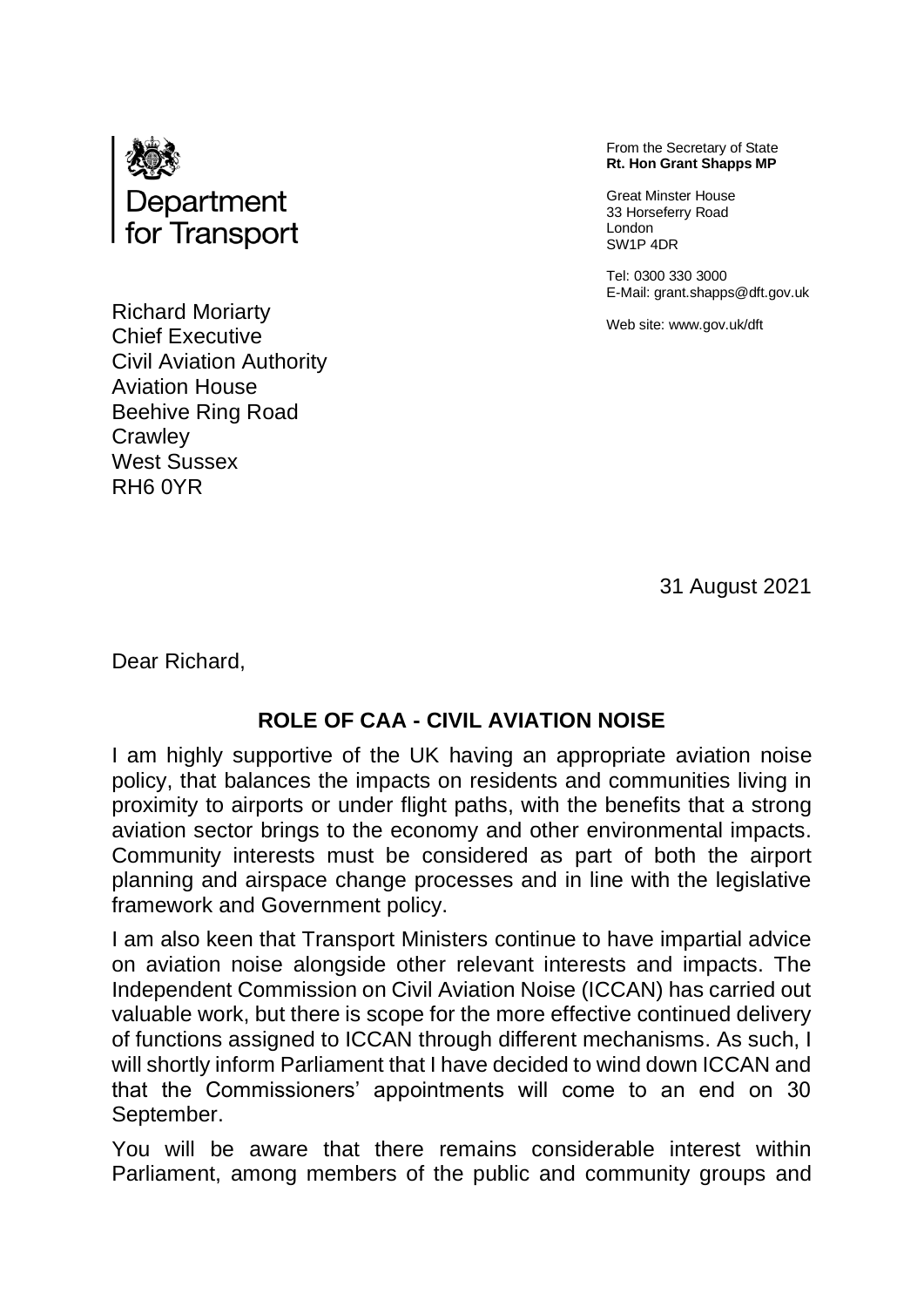industry on issues related to aircraft noise. Winding down ICCAN does not represent any weakening of the Government's aviation noise policy and Transport Ministers will need to have continued access to impartial advice on noise impacts.

In the context of the functions assigned to ICCAN, my team will work with ICCAN's secretariat to review ICCAN's current projects and make recommendations to me about which are to be continued, paused or cancelled. Once that exercise has been completed, I would welcome your view on those continuing ICCAN projects that the CAA can appropriately take on, together with the relevant ICCAN functions.

My officials have already held preliminary discussions with your team and I understand there is broad agreement that most technical, research and policy advisory functions to support Government can be taken on by the CAA. This includes taking on noise research and the function of developing and maintaining best practice guidance on issues related to operating restrictions, noise management including metrics, engagement and enforcement. In addition, I welcome the CAA's proposal to establish an Environment Panel to provide it with independent expert guidance on its environment-related roles, including carbon, air-quality and noise.

To be clear, I am not asking for the CAA to take over or subsume all the current responsibilities of ICCAN. I am aware that the CAA has existing statutory functions (e.g. safety, airspace change decision making) so full independence on noise issues akin to ICCAN is not possible. It follows that I will not therefore be asking the CAA to take on responsibility for supporting me with any advice on call-in decisions, as CAA is the original decision-maker on this. I will also not be asking you to take on responsibility for fostering improved relations and trust on local decisions on noise control. I would also like to make it clear that in asking you to undertake these additional activities, the Government is not asking CAA to change how noise is considered in your regulatory decision-making activities. As for any policy or stakeholder interest in airspace decision making, such changes would require a change to policy and/or legislation, which are both matters for Government.

I am asking you to continue discussions with my department in order to agree a proposition that can be approved by your Board this autumn in relation to ICCAN projects and functions to be taken on by the CAA. I would like the CAA to assume in its planning that full transfer of those projects and functions will be effective from and including 1 April 2022. I am keen to reassure you that the CAA will be properly resourced for any new responsibilities or assistance or advice it is to provide.